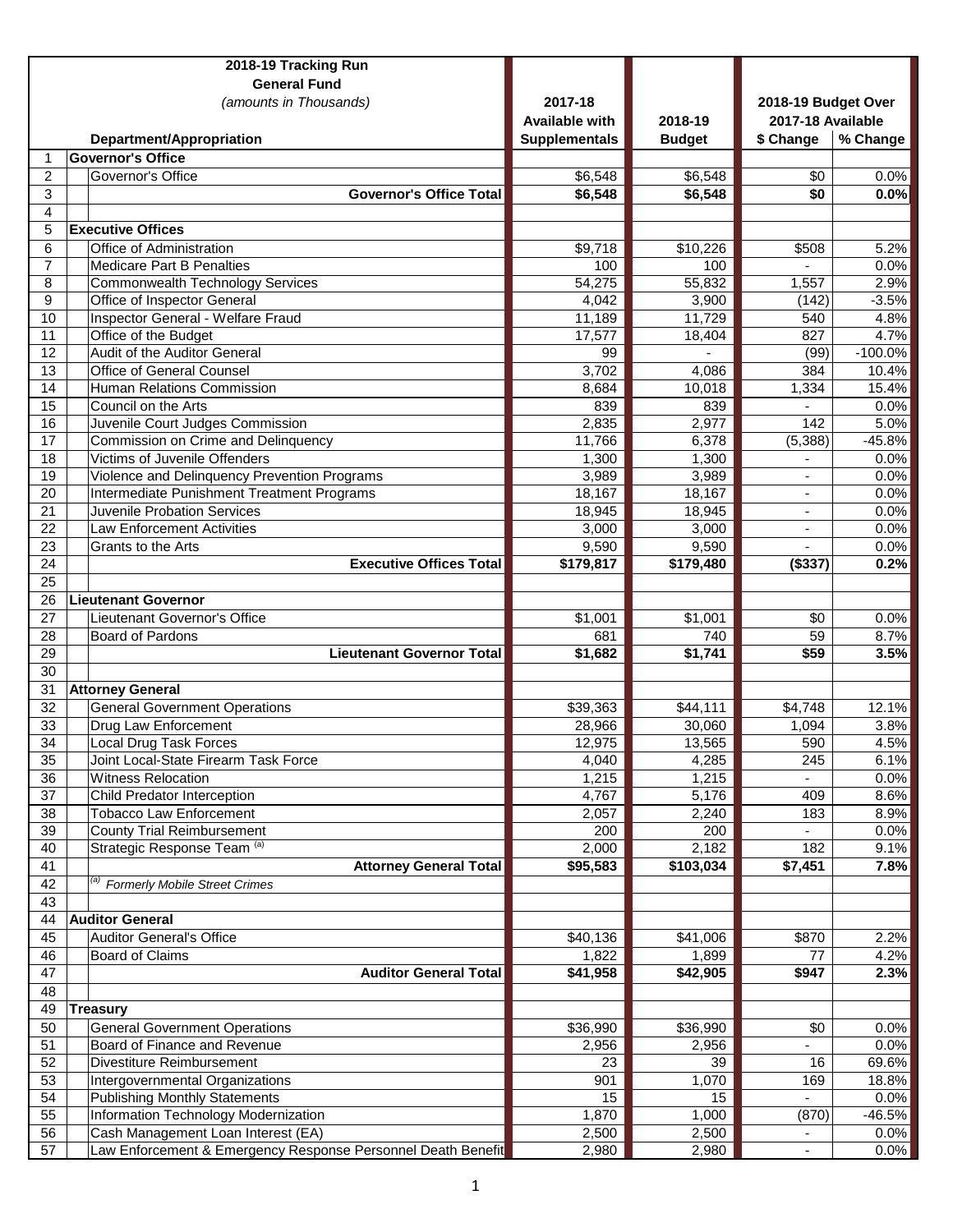|                 | 2018-19 Tracking Run                                                              |                       |                                |                          |                        |
|-----------------|-----------------------------------------------------------------------------------|-----------------------|--------------------------------|--------------------------|------------------------|
|                 | <b>General Fund</b>                                                               |                       |                                |                          |                        |
|                 | (amounts in Thousands)                                                            | 2017-18               |                                | 2018-19 Budget Over      |                        |
|                 |                                                                                   | <b>Available with</b> | 2018-19                        | 2017-18 Available        |                        |
|                 | Department/Appropriation                                                          | <b>Supplementals</b>  | <b>Budget</b>                  | \$ Change                | % Change               |
| 58              | <b>Transfer to ABLE Fund</b>                                                      | 1,130                 | 1,130                          |                          | 0.0%                   |
| $\overline{59}$ | Loan and Transfer Agents                                                          | 50                    | 40                             | (10)                     | $-20.0%$               |
| 60              | <b>General Obligation Debt Service</b>                                            | 1,120,000             | 1,125,000                      | 5,000                    | 0.4%                   |
| 61              | <b>Treasury Total</b>                                                             | \$1,169,415           | \$1,173,720                    | \$4,305                  | 0.4%                   |
| 62              |                                                                                   |                       |                                |                          |                        |
| 63              | <b>Agriculture</b>                                                                |                       |                                |                          |                        |
| 64              | General Government Operations                                                     | \$30,784              | \$33,407                       | \$2,623                  | 8.5%                   |
| 65              | Agricultural Excellence                                                           | 1,331                 |                                | (1, 331)                 | $-100.0\%$             |
| 66              | Farmers' Market Food Coupons                                                      | 2,079                 | 2,079                          | $\blacksquare$           | 0.0%                   |
| 67              | Agricultural Research                                                             | 1,687                 |                                | (1,687)                  | $-100.0%$              |
| 68<br>69        | Agricultural Promotion, Education and Exports<br>Hardwoods Research and Promotion | 303<br>424            | ä,                             | (303)                    | $-100.0%$              |
| $\overline{70}$ | <b>Livestock Show</b>                                                             | 215                   | $\overline{\phantom{m}}$<br>ä, | (424)<br>(215)           | $-100.0%$<br>$-100.0%$ |
| $\overline{71}$ | Open Dairy Show                                                                   | 215                   |                                | (215)                    | $-100.0%$              |
| $\overline{72}$ | <b>Youth Shows</b>                                                                | 169                   | 169                            | $\blacksquare$           | 0.0%                   |
| $\overline{73}$ | <b>State Food Purchase</b>                                                        | 19,188                | 19,188                         | $\overline{a}$           | 0.0%                   |
| 74              | Food Marketing and Research                                                       | 494                   |                                | (494)                    | $-100.0%$              |
| 75              | <b>Transfer to Nutrient Management Fund</b>                                       | 2,714                 | 2,714                          |                          | 0.0%                   |
| $\overline{76}$ | <b>Transfer to Conservation District Fund</b>                                     | 869                   | 869                            |                          | 0.0%                   |
| 77              | Transfer to Agricultural College Land Scrip Fund                                  | 52,313                | 52,313                         | ٠                        | 0.0%                   |
| $\overline{78}$ | PA Preferred Program Trademark Licensing                                          | 605                   | 605                            |                          | 0.0%                   |
| 79              | University of Pennsylvania - Veterinary Activities                                | 30,135                | 30,135                         |                          | 0.0%                   |
| 80              | University of Pennsylvania - Center for Infectious Disease                        | 281                   | 281                            |                          | 0.0%                   |
| $\overline{81}$ | <b>Agriculture Total</b>                                                          | \$143,806             | \$141,760                      | (\$2,046)                | $-1.4%$                |
| 82              |                                                                                   |                       |                                |                          |                        |
| 83              | <b>Community and Economic Development</b>                                         |                       |                                |                          |                        |
| 84              | <b>General Government Operations</b>                                              | \$16,161              | \$17,500                       | \$1,339                  | 8.3%                   |
| 85              | <b>Center for Local Government Services</b>                                       | 4,132                 | 4,132                          |                          | 0.0%                   |
| 86              | Office of Open Records                                                            | 2,915                 | 2,930                          | 15                       | 0.5%                   |
| 87              | Office of International Business Development                                      | 5,800                 | 5,871                          | 71                       | 1.2%                   |
| 88              | <b>Marketing to Attract Tourists</b>                                              | 12,892                | 4,067                          | (8, 825)                 | $-68.5%$               |
| 89              | Marketing to Attract Business                                                     | 1,990                 | 2,010                          | 20                       | 1.0%                   |
| 90              | <b>Base Realignment and Closure</b>                                               | 550                   | 559                            | 9                        | 1.6%                   |
| 91              | Local Municipal Emergency Relief                                                  | 9,000                 | $\blacksquare$                 | (9,000)                  | $-100.0%$              |
| 92              | Transfer to Municipalities Financial Recovery Revolving Fund                      | 2,550                 | 2,550                          | $\overline{\phantom{a}}$ | 0.0%                   |
| 93              | Transfer to Ben Franklin Tech. Development Authority Fund                         | 14,500                | 14,500                         |                          | 0.0%                   |
| 94              | Pennsylvania First                                                                | 15,000                | 20,000                         | 5,000                    | 33.3%                  |
| 95              | Municipal Assistance Program<br><b>Keystone Communities</b>                       | 546                   | 546                            |                          | 0.0%                   |
| 96<br>97        | Partnerships for Regional Economic Performance                                    | 13,507<br>9,880       | 6,357<br>9,880                 | (7, 150)                 | $-52.9%$<br>0.0%       |
| 98              | Tourism - Accredited Zoos                                                         | 750                   |                                | (750)                    | $-100.0%$              |
| 99              | Rural Leadership Training                                                         | 100                   | $\overline{a}$                 | (100)                    | $-100.0\%$             |
| 100             | <b>Super Computer Center</b>                                                      | 500                   | $\overline{\phantom{m}}$       | (500)                    | $-100.0\%$             |
| 101             | Infrastructure Technology Assistance Program                                      | 1,750                 |                                | (1,750)                  | $-100.0%$              |
| 102             | Early Intervention for Distressed Municipalities                                  | 2,367                 | 2,367                          |                          | 0.0%                   |
| 103             | <b>Powdered Metals</b>                                                            | 100                   |                                | (100)                    | $-100.0%$              |
| 104             | Infrastructure and Facilities Improvement Grants                                  | 18,000                | 18,000                         |                          | 0.0%                   |
| 105             | Manufacturing PA                                                                  | 12,000                | 12,000                         |                          | 0.0%                   |
| 106             | <b>Public Television Technology</b>                                               | 250                   |                                | (250)                    | $-100.0%$              |
| 107             | <b>Community and Economic Development Total</b>                                   | \$145,240             | \$123,269                      | (\$21,971)               | $-15.1%$               |
| 108             |                                                                                   |                       |                                |                          |                        |
| 109             | <b>Conservation and Natural Resources</b>                                         |                       |                                |                          |                        |
| 110             | <b>General Government Operations</b>                                              | \$20,324              | \$22,063                       | \$1,739                  | 8.6%                   |
| 111             | <b>State Parks Operations</b>                                                     | 51,028                | 57,801                         | 6,773                    | 13.3%                  |
| 112             | <b>State Forests Operations</b>                                                   | 22,664                | 30,750                         | 8,086                    | 35.7%                  |
| 113             | Heritage and Other Parks                                                          | 2,875                 | 2,250                          | (625)                    | $-21.7%$               |
| 114             | Annual Fixed Charges - Flood Lands                                                | 65                    | 65                             |                          | 0.0%                   |
| 115             | Annual Fixed Charges - Project 70                                                 | 88                    | 88                             |                          | 0.0%                   |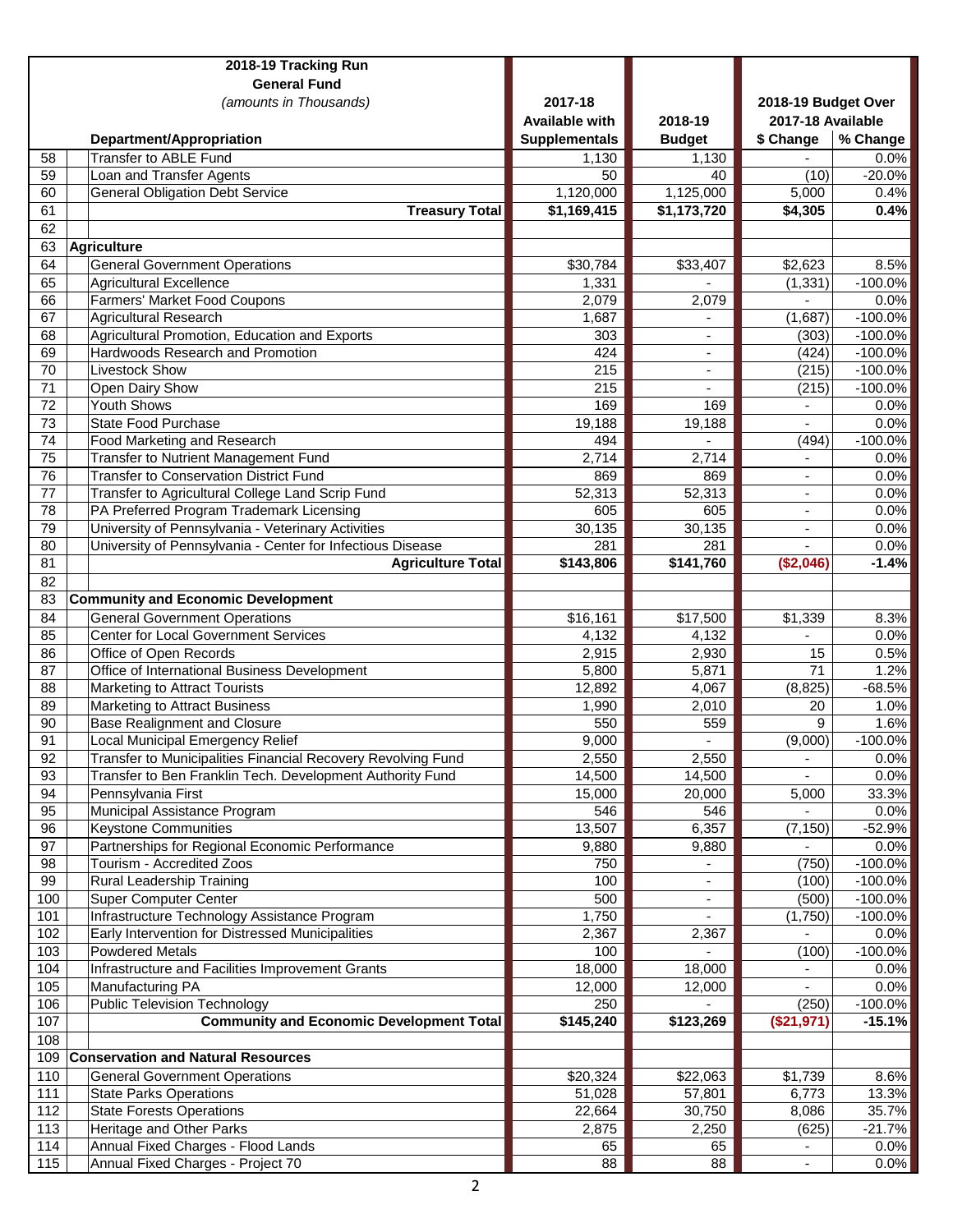|                  | 2018-19 Tracking Run                                                          |                       |                      |                          |               |
|------------------|-------------------------------------------------------------------------------|-----------------------|----------------------|--------------------------|---------------|
|                  | <b>General Fund</b>                                                           |                       |                      |                          |               |
|                  | (amounts in Thousands)                                                        | 2017-18               |                      | 2018-19 Budget Over      |               |
|                  |                                                                               | <b>Available with</b> | 2018-19              | 2017-18 Available        |               |
|                  | Department/Appropriation                                                      | <b>Supplementals</b>  | <b>Budget</b>        | \$ Change                | % Change      |
| 116              | Annual Fixed Charges - Forest Lands                                           | 7,731                 | 7,758                | 27                       | 0.3%          |
| 117              | Annual Fixed Charges - Park Lands                                             | 425                   | 425                  |                          | 0.0%          |
| 118              | <b>Conservation and Natural Resources Total</b>                               | \$105,200             | \$121,200            | \$16,000                 | 15.2%         |
| 119              |                                                                               |                       |                      |                          |               |
| 120              | <b>Criminal Justice</b>                                                       |                       |                      |                          |               |
| 121              | <b>General Government Operations</b>                                          | \$48,310              | \$46,848             | (\$1,462)                | $-3.0%$       |
| 122              | <b>Medical Care</b>                                                           | 250,889               | 270,117              | 19,228                   | 7.7%          |
| 123              | Inmate Education and Training                                                 | 42,006                | 44,174               | 2,168                    | 5.2%          |
| 124<br>125       | <b>State Correctional Institutions</b>                                        | 1,935,259             | 2,006,115            | 70,856                   | 3.7%          |
| 126              | <b>State Field Supervision</b><br>Pennsylvania Parole Board                   | 125,084               | 137,129              | 12,045<br>1,210          | 9.6%          |
| 127              | Sexual Offenders Assessment Board                                             | 11,175                | 12,385<br>6,593      | 196                      | 10.8%<br>3.1% |
| 128              | Office of Victim Advocate                                                     | 6,397<br>2,371        | 2,478                | 107                      | 4.5%          |
| 129              | Improvement of Adult Probation Services                                       | 16,222                | 16,222               |                          | 0.0%          |
| 130              | <b>Criminal Justice Total</b>                                                 | \$2,437,713           | \$2,542,061          | \$104,348                | 4.3%          |
| 131              |                                                                               |                       |                      |                          |               |
| 132              | Education                                                                     |                       |                      |                          |               |
| 133              | <b>General Government Operations</b>                                          | \$25,971              | \$26,143             | \$172                    | 0.7%          |
| 134              | <b>Recovery Schools</b>                                                       | 250                   | 250                  |                          | 0.0%          |
| 135              | Office of Safe Schools Advocate                                               | 372                   | 372                  |                          | 0.0%          |
| 136              | Information and Technology Improvement                                        | 3,740                 | 3,740                |                          | 0.0%          |
| 137              | PA Assessment                                                                 | 50,425                | 50,425               | ٠                        | 0.0%          |
| 138              | <b>State Library</b>                                                          | 1,866                 | 1,949                | 83                       | 4.4%          |
| 139              | Youth Development Centers - Education                                         | 8,286                 | 8,286                |                          | 0.0%          |
| 140              | <b>Basic Education Funding</b>                                                | 5,995,079             | 6,095,079            | 100,000                  | 1.7%          |
| 141              | Ready to Learn Block Grant                                                    | 250,000               | 250,000              |                          | 0.0%          |
| 142              | Pre-K Counts                                                                  | 172,284               | 202,284              | 30,000                   | 17.4%         |
| 143              | <b>Head Start Supplemental Assistance</b>                                     | 54,178                | 64,178               | 10,000                   | 18.5%         |
| 144              | Mobile Science and Math Education Programs                                    | 3,964                 |                      | (3,964)                  | $-100.0%$     |
| 145              | <b>Teacher Professional Development</b>                                       | 5,959                 | 5,959                |                          | 0.0%          |
| 146              | <b>Adult and Family Literacy</b>                                              | 12,075                | 11,675               | (400)                    | $-3.3%$       |
| 147              | Career and Technical Education                                                | 62,000                | 112,000              | 50,000                   | 80.6%         |
| 148              | Career and Technical Education Equipment Grants                               | 2,550                 | 2,550                |                          | 0.0%          |
| 149              | Authority Rentals and Sinking Fund Requirements                               | 29,703                | 140,906              | $\overline{11}$ 1,203    | 374.4%        |
| 150<br>151       | <b>Pupil Transportation</b>                                                   | 549,097<br>80,009     | 549,097              | $\overline{\phantom{a}}$ | 0.0%          |
| 152              | Nonpublic and Charter School Pupil Transportation<br><b>Special Education</b> |                       | 80,009               |                          | 0.0%          |
| 153              | Early Intervention                                                            | 1,121,815<br>263,878  | 1,141,815<br>275,500 | 20,000<br>11,622         | 1.8%<br>4.4%  |
| 154              | Tuition for Orphans and Children Placed in Private Homes                      | 48,000                | 49,440               | 1,440                    | 3.0%          |
| 155              | Payments in Lieu of Taxes                                                     | 166                   | 167                  |                          | 0.6%          |
| 156              | Education of Migrant Laborers' Children                                       | 853                   | 853                  |                          | 0.0%          |
| 157              | PA Chartered Schools for the Deaf and Blind                                   | 50,187                | 52,336               | 2,149                    | 4.3%          |
| 158              | Special Education - Approved Private Schools                                  | 108,010               | 111,089              | 3,079                    | 2.9%          |
| 159              | <b>School Food Services</b>                                                   | 30,000                | 30,000               |                          | 0.0%          |
| 160              | School Employees' Social Security                                             | 499,500               | 524,305              | 24,805                   | 5.0%          |
| 161              | School Employees' Retirement                                                  | 2,264,000             | 2,527,000            | 263,000                  | 11.6%         |
| 162              | <b>Educational Access Programs</b>                                            | 23,150                | 23,150               |                          | 0.0%          |
| 163              | Services to Nonpublic Schools                                                 | 87,939                | 87,939               |                          | 0.0%          |
| 164              | Textbooks, Materials and Equipment for Nonpublic Schools                      | 26,751                | 26,751               |                          | 0.0%          |
| 165              | Public Library Subsidy                                                        | 54,470                | 54,470               |                          | 0.0%          |
| 166              | Library Services for the Visually Impaired and Disabled                       | 2,567                 | 2,567                | $\overline{\phantom{a}}$ | 0.0%          |
| 167              | <b>Library Access</b>                                                         | 3,071                 | 3,071                |                          | 0.0%          |
| 168              | Job Training and Education Programs                                           | 19,175                |                      | (19, 175)                | $-100.0%$     |
| 169              | Safe School Initiative                                                        | 8,527                 | 8,527                |                          | $0.0\%$       |
| 170              | <b>Community Colleges</b>                                                     | 232,111               | 232,111              |                          | 0.0%          |
| $171$            | Transfer to Community College Capital Fund                                    | 48,869                | 50,694               | 1,825                    | 3.7%          |
| 172              | <b>Regional Community Colleges Services</b>                                   | 6,750                 | 6,750                |                          | 0.0%          |
| $\overline{173}$ | <b>Community Education Councils</b>                                           | 2,346                 | 2,346                |                          | 0.0%          |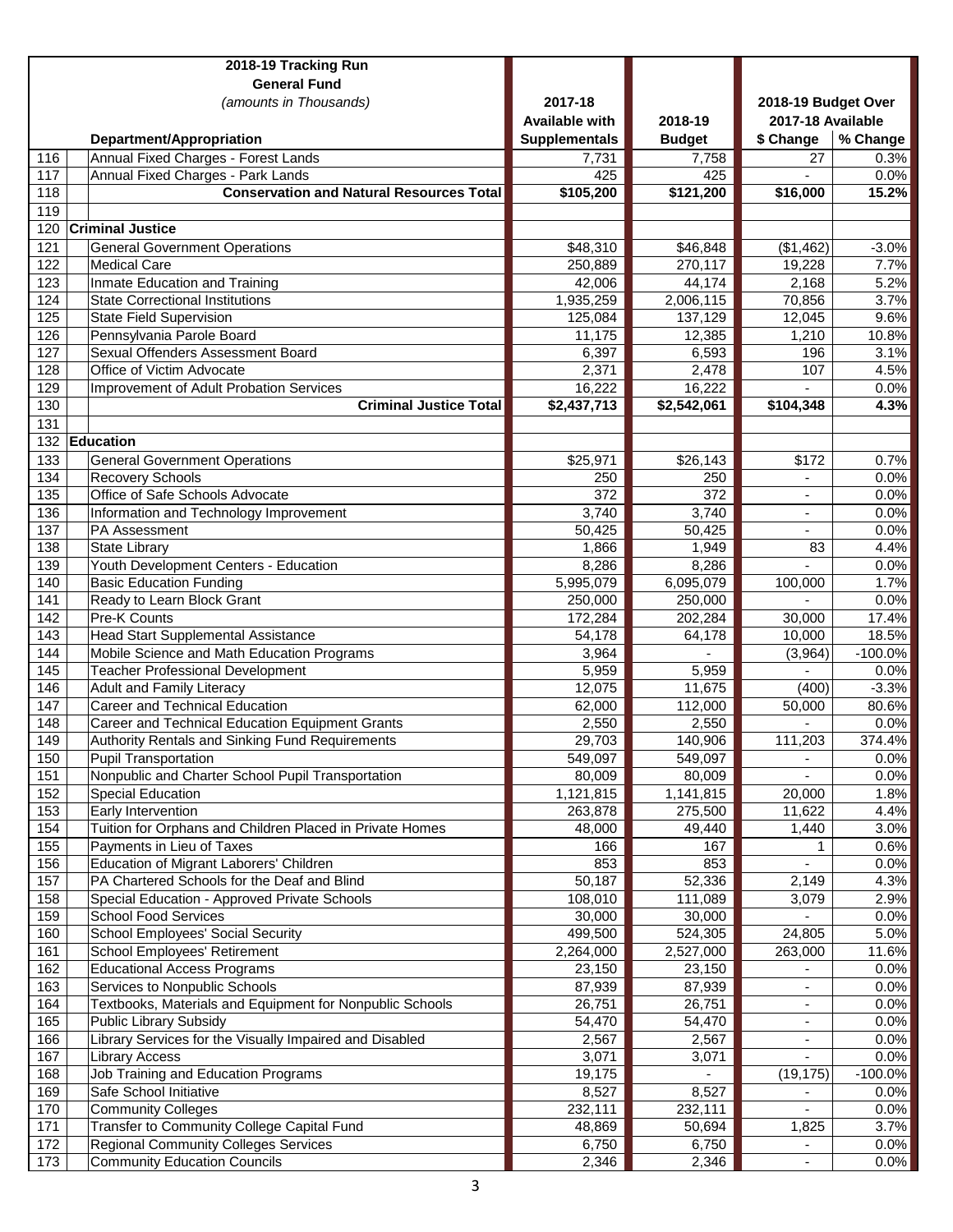|                  | 2018-19 Tracking Run                                               |                      |               |                          |                 |
|------------------|--------------------------------------------------------------------|----------------------|---------------|--------------------------|-----------------|
|                  | <b>General Fund</b>                                                |                      |               |                          |                 |
|                  | (amounts in Thousands)                                             | 2017-18              |               | 2018-19 Budget Over      |                 |
|                  |                                                                    | Available with       | 2018-19       | 2017-18 Available        |                 |
|                  | Department/Appropriation                                           | <b>Supplementals</b> | <b>Budget</b> | \$ Change                | % Change        |
| 174              | <b>Sexual Assault Prevention</b>                                   | 1,000                | 1,000         |                          | $0.0\%$         |
| $\overline{175}$ | <b>Subtotal</b>                                                    | \$12,210,943         | \$12,816,783  | \$605,840                | 5.0%            |
| 176              | The Pennsylvania State University                                  |                      |               |                          |                 |
| 177              | <b>General Support</b>                                             | \$230,436            | \$230,436     | \$0                      | 0.0%            |
| 178              | Pennsylvania College of Technology                                 | 22,074               | 22,074        |                          | 0.0%            |
| 179              | <b>Subtotal</b>                                                    | \$252,510            | \$252,510     | \$0                      | 0.0%            |
| 180              | <b>University of Pittsburgh</b>                                    |                      |               |                          |                 |
| 181              | <b>General Support</b>                                             | \$144,210            | \$144,210     | \$0                      | 0.0%            |
| 182              | <b>Rural Education Outreach</b>                                    | 2,763                | 2,763         | $\blacksquare$           | 0.0%            |
| 183              | <b>Subtotal</b>                                                    | \$146,973            | \$146,973     | \$0                      | 0.0%            |
| 184              | <b>Temple University</b>                                           |                      |               |                          |                 |
| 185              | <b>General Support</b>                                             | \$150,586            | \$150,586     | \$0                      | 0.0%            |
| 186              | <b>Subtotal</b>                                                    | \$150,586            | \$150,586     | \$0                      | 0.0%            |
| 187              | <b>Lincoln University</b>                                          |                      |               |                          |                 |
| 188              | <b>General Support</b>                                             | \$14,436             | \$14,436      | \$0                      | 0.0%            |
| 189              | <b>Subtotal</b>                                                    | \$14,436             | \$14,436      | \$0                      | 0.0%            |
| 190              | <b>Education Total</b>                                             | \$12,775,448         | \$13,381,288  | \$605,840                | 4.7%            |
| 191<br>192       | <b>State System of Higher Education</b>                            |                      |               |                          |                 |
| 193              | <b>State Universities</b>                                          | \$453,108            | \$468,108     | \$15,000                 | 3.3%            |
| 194              | <b>State System of Higher Education Total</b>                      | \$453,108            | \$468,108     | \$15,000                 | 3.3%            |
| 195              |                                                                    |                      |               |                          |                 |
| 196              | Thaddeus Stevens College of Technology                             |                      |               |                          |                 |
| 197              | Thaddeus Stevens College of Technology                             | \$14,273             | \$14,273      | \$0                      | 0.0%            |
| 198              | <b>Thaddeus Stevens College of Technology Total</b>                | \$14,273             | \$14,273      | \$0                      | 0.0%            |
| 199              |                                                                    |                      |               |                          |                 |
| 200              | <b>Higher Education Assistance Agency</b>                          |                      |               |                          |                 |
| 201              | <b>Grants to Students</b>                                          | \$273,391            | \$272,891     | (\$500)                  | $-0.2%$         |
| 202              | Pennsylvania Internship Program Grants                             | 350                  | 350           |                          | 0.0%            |
| 203              | Ready to Succeed Scholarships                                      | 5,000                | 5,000         |                          | 0.0%            |
| 204              | Matching Payments for Student Aid                                  | 12,496               | 12,496        | $\overline{\phantom{a}}$ | 0.0%            |
| 205              | <b>Institutional Assistance Grants</b>                             | 25,749               | 25,749        |                          | 0.0%            |
| 206              | Higher Education for the Disadvantaged                             | 2,246                | 2,246         | $\overline{\phantom{a}}$ | 0.0%            |
| 207              | Higher Education of Blind or Deaf Students                         | 47                   | 47            |                          | $0.0\%$         |
| 208              | <b>Bond-Hill Scholarships</b>                                      | 697                  | 697           | ٠                        | 0.0%            |
| 209              | Cheyney Keystone Academy                                           | 1,813                | 1,813         |                          | 0.0%            |
| 210              | <b>Higher Education Assistance Agency Total</b>                    | \$321,789            | \$321,289     | (\$500)                  | $-0.2%$         |
| 211              |                                                                    |                      |               |                          |                 |
| 212              | <b>Environmental Protection</b>                                    |                      |               |                          |                 |
| 213              | <b>General Government Operations</b>                               | \$13,309             | \$14,378      | \$1,069                  | 8.0%            |
| 214              | Environmental Program Management                                   | 29,413               | 30,932        | 1,519                    | 5.2%            |
| 215              | Chesapeake Bay Agricultural Source Abatement                       | 2,535                | 2,670         | 135                      | 5.3%            |
| 216              | <b>Environmental Protection Operations</b>                         | 89,215               | 93,901        | 4,686                    | 5.3%            |
| 217              | <b>Black Fly Control and Research</b>                              | 3,357                | 3,357         |                          | 0.0%            |
| 218              | West Nile Virus and Zika Virus Control                             | 5,239                | 5,378         | 139                      | 2.7%            |
| 219<br>220       | <b>Delaware River Master</b><br>Susquehanna River Basin Commission | 38<br>237            | 76<br>473     | 38                       | 100.0%<br>99.6% |
| 221              | Interstate Commission on the Potomac River                         | 23                   | 46            | 236<br>23                | 100.0%          |
| 222              | Delaware River Basin Commission                                    | 217                  | 434           | 217                      | 100.0%          |
| 223              | Ohio River Valley Water Sanitation Commission                      | 68                   | 136           | 68                       | 100.0%          |
| 224              | Chesapeake Bay Commission                                          | 275                  | 275           |                          | 0.0%            |
| 225              | Transfer to Conservation District Fund                             | 2,506                | 2,506         |                          | 0.0%            |
| 226              | Interstate Mining Commission                                       | 15                   | 15            |                          | 0.0%            |
| 227              | <b>Environmental Protection Total</b>                              | \$146,447            | \$154,577     | \$8,130                  | 5.6%            |
| 228              |                                                                    |                      |               |                          |                 |
|                  | 229 General Services                                               |                      |               |                          |                 |
| 230              | <b>General Government Operations</b>                               | \$51,087             | \$52,718      | \$1,631                  | 3.2%            |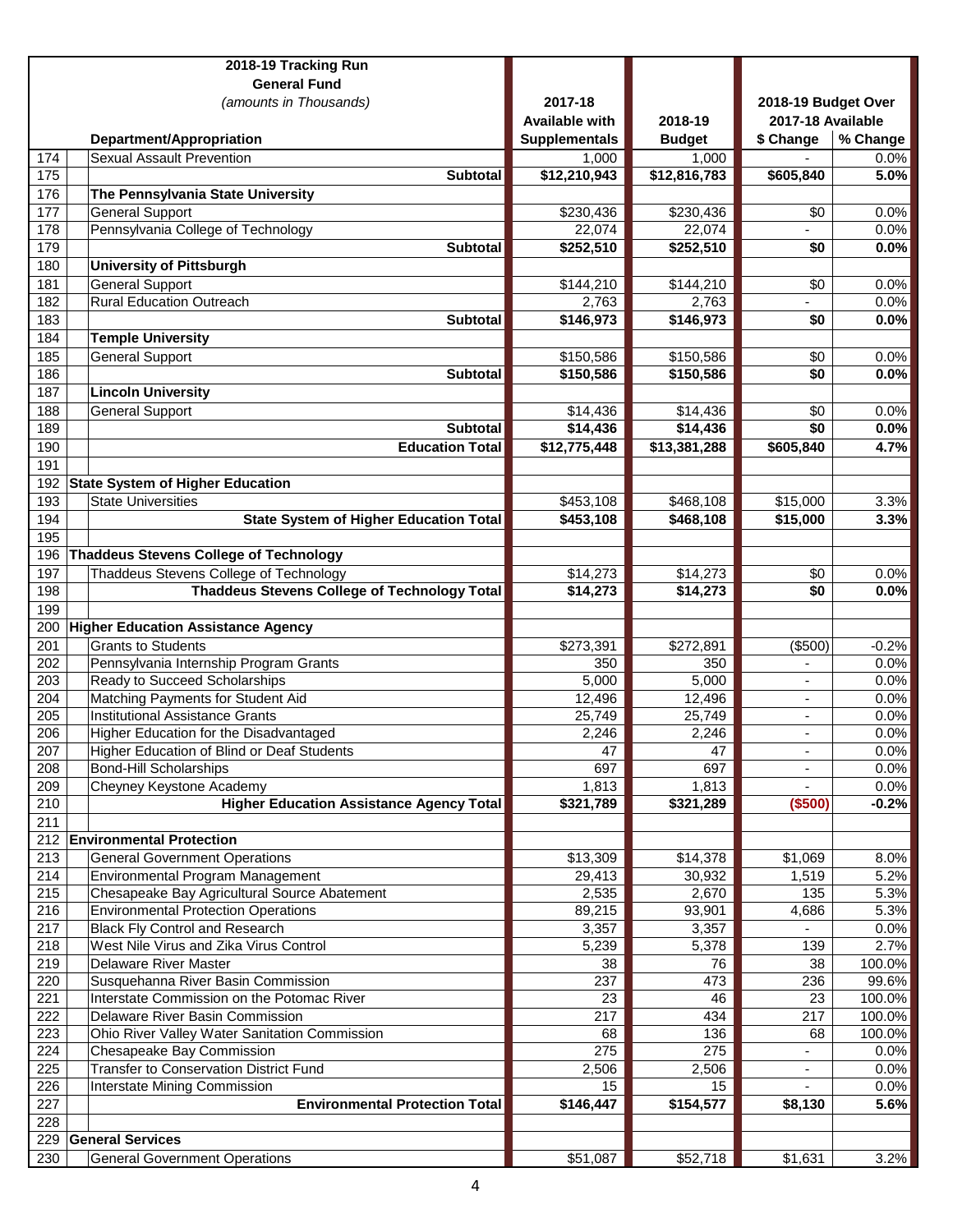|                  | 2018-19 Tracking Run                                                                               |                       |                |                     |                  |
|------------------|----------------------------------------------------------------------------------------------------|-----------------------|----------------|---------------------|------------------|
|                  | <b>General Fund</b>                                                                                |                       |                |                     |                  |
|                  | (amounts in Thousands)                                                                             | 2017-18               |                | 2018-19 Budget Over |                  |
|                  |                                                                                                    | <b>Available with</b> | 2018-19        | 2017-18 Available   |                  |
|                  | Department/Appropriation                                                                           | <b>Supplementals</b>  | <b>Budget</b>  | \$ Change           | % Change         |
| 231              | <b>Capitol Police Operations</b>                                                                   | 11,959                | 13,947         | 1,988               | 16.6%            |
| 232              | <b>Rental and Municipal Charges</b>                                                                | 25,024                | 25,024         |                     | 0.0%             |
| 233              | <b>Utility Costs</b>                                                                               | 22,447                | 22,676         | 229                 | 1.0%             |
| 234              | <b>Excess Insurance Coverage</b>                                                                   | 1,327                 | 1,259          | (68)                | $-5.1%$          |
| 235              | <b>Capitol Fire Protection</b>                                                                     | 5,000                 | 5,000          | $\mathbf{r}$        | 0.0%             |
| 236              | <b>General Services Total</b>                                                                      | \$116,844             | \$120,624      | \$3,780             | 3.2%             |
| 237              |                                                                                                    |                       |                |                     |                  |
| 238              | <b>Health &amp; Human Services</b>                                                                 |                       |                |                     |                  |
| 239              | <b>General Government Operations</b>                                                               | \$116,527             | \$122,321      | \$5,794             | 5.0%             |
| 240              | <b>Information Systems</b>                                                                         | 80,655                | 76,651         | (4,004)             | $-5.0%$          |
| 241              | County Administration - Statewide                                                                  | 46,865                | 42,730         | (4, 135)            | $-8.8%$          |
| 242              | <b>County Assistance Offices</b>                                                                   | 283,661               | 265,450        | (18, 211)           | $-6.4%$          |
| $\overline{243}$ | Children's Health Insurance Administration                                                         | 592                   | 588            | (4)                 | $-0.7%$          |
| $\overline{244}$ | Achieving Better Care - MAP Program                                                                | 3,023                 | 3,077          | 54                  | 1.8%             |
| $\overline{245}$ | <b>Quality Assurance</b>                                                                           | 22,440                | 23,009         | 569                 | 2.5%             |
| 246              | <b>Vital Statistics</b>                                                                            | 6,362                 | 9,165          | 2,803               | 44.1%            |
| 247              | State Laboratory                                                                                   | 3,497                 | 3,652          | 155                 | 4.4%             |
| 248              | <b>State Health Care Centers</b>                                                                   | 15,019                | 18,000         | 2,981               | 19.8%            |
| 249              | <b>Health Innovation</b>                                                                           | 911                   | 911            |                     | 0.0%             |
| 250              | Sexually Transmitted Disease Screening and Treatment                                               | 1,701                 | 1,757          | 56                  | 3.3%             |
| 251              | <b>Child Support Enforcement</b>                                                                   | 16,546                | 16,298         | (248)               | $-1.5%$          |
| 252              | <b>New Directions</b>                                                                              | 21,799                | 15,682         | (6, 117)            | $-28.1%$         |
| 253              | Youth Development Institutions and Forestry Camps                                                  | 58,302                | 65,060         | 6,758               | 11.6%            |
| 254              | <b>Mental Health Services</b>                                                                      | 761,807               | 776,273        | 14,466              | 1.9%             |
| 255              | Intellectual Disabilities - State Centers                                                          | 128,800               | 117,324        | (11, 476)           | $-8.9%$          |
| 256              | <b>Cash Grants</b>                                                                                 | 25,457                | 25,457         |                     | 0.0%             |
| 257              | Supplemental Grants - Aged, Blind and Disabled                                                     | 127,947               | 127,778        | (169)               | $-0.1%$          |
| 258              | Medical Assistance - Capitation                                                                    | 3,111,064             | 3,167,483      | 56,419              | 1.8%             |
| 259              | Medical Assistance - Fee-for-Service                                                               | 450,843               | 270,344        | (180, 499)          | $-40.0%$         |
| 260              | Payment to Federal Government - Medicare Drug Program                                              | 658,721               | 760,766        | 102,045             | 15.5%            |
| 261<br>262       | Medical Assistance - Workers with Disabilities                                                     | 20,661                | 21,363         | 702                 | 3.4%<br>$-34.8%$ |
| 263              | Medical Assistance - Physician Practice Plans                                                      | 10,071<br>3,782       | 6,571<br>3,782 | (3,500)             |                  |
| 264              | Medical Assistance - Hospital-Based Burn Centers<br>Medical Assistance - Critical Access Hospitals | 6,997                 | 6,997          | $\blacksquare$      | 0.0%<br>0.0%     |
| 265              | Medical Assistance - Obstetric and Neonatal Services                                               | 3,681                 | 3,681          | ۰                   | 0.0%             |
| 266              | Medical Assistance - Trauma Centers                                                                | 8,656                 | 8,656          |                     | 0.0%             |
| 267              | Medical Assistance - Academic Medical Centers                                                      | 24,681                | 17,431         | (7,250)             | $-29.4%$         |
| 268              | Medical Assistance - Transportation                                                                | 61,511                | 65,575         | 4,064               | 6.6%             |
| 269              | <b>Expanded Medical Services for Women</b>                                                         | 6,263                 | 6,263          |                     | 0.0%             |
| 270              | Children's Health Insurance Program                                                                | 10,674                | 14,157         | 3,483               | 32.6%            |
| 271              | Medical Assistance - Long-Term Care                                                                | 1,139,406             | 864,049        | (275, 357)          | $-24.2%$         |
| 272              | Medical Assistance - Community HealthChoices                                                       |                       | 694,438        | 694,438             |                  |
| 273              | Home and Community-Based Services                                                                  | 511,307               | 420,067        | (91, 240)           | $-17.8%$         |
| 274              | Long-Term Care Managed Care                                                                        | 141,851               | 157,289        | 15,438              | 10.9%            |
| 275              | Services to Persons with Disabilities                                                              | 476,850               | 338,948        | (137, 902)          | $-28.9%$         |
| 276              | <b>Attendant Care</b>                                                                              | 252,534               | 190,547        | (61, 987)           | $-24.5%$         |
| 277              | Intellectual Disabilities - Community Waiver Program                                               | 1,527,602             | 1,577,019      | 49,417              | 3.2%             |
| 278              | Intellectual Disabilities - Intermediate Care Facilities                                           | 128,426               | 132,584        | 4,158               | 3.2%             |
| 279              | Intellectual Disabilities - Community Base Program                                                 | 150,734               | 152,261        | 1,527               | 1.0%             |
| 280              | Intellectual Disabilities - Lansdowne Residential Services                                         | 340                   | 340            | $\blacksquare$      | 0.0%             |
| 281              | Autism Intervention and Services                                                                   | 27,669                | 28,140         | 471                 | 1.7%             |
| 282              | <b>Behavioral Health Services</b>                                                                  | 57,149                | 57,149         |                     | 0.0%             |
| 283              | <b>Special Pharmaceutical Services</b>                                                             | 1,008                 | 1,008          |                     | 0.0%             |
| 284              | <b>County Child Welfare</b>                                                                        | 1,180,876             | 1,225,354      | 44,478              | 3.8%             |
| 285              | <b>Community-Based Family Centers</b>                                                              | 8,023                 | 13,323         | 5,300               | 66.1%            |
| 286              | <b>Child Care Services</b>                                                                         | 155,691               | 182,822        | 27,131              | 17.4%            |
| 287              | <b>Child Care Assistance</b>                                                                       | 139,885               | 139,885        |                     | 0.0%             |
| 288              | Nurse Family Partnership                                                                           | 11,978                | 13,178         | 1,200               | $10.0\%$         |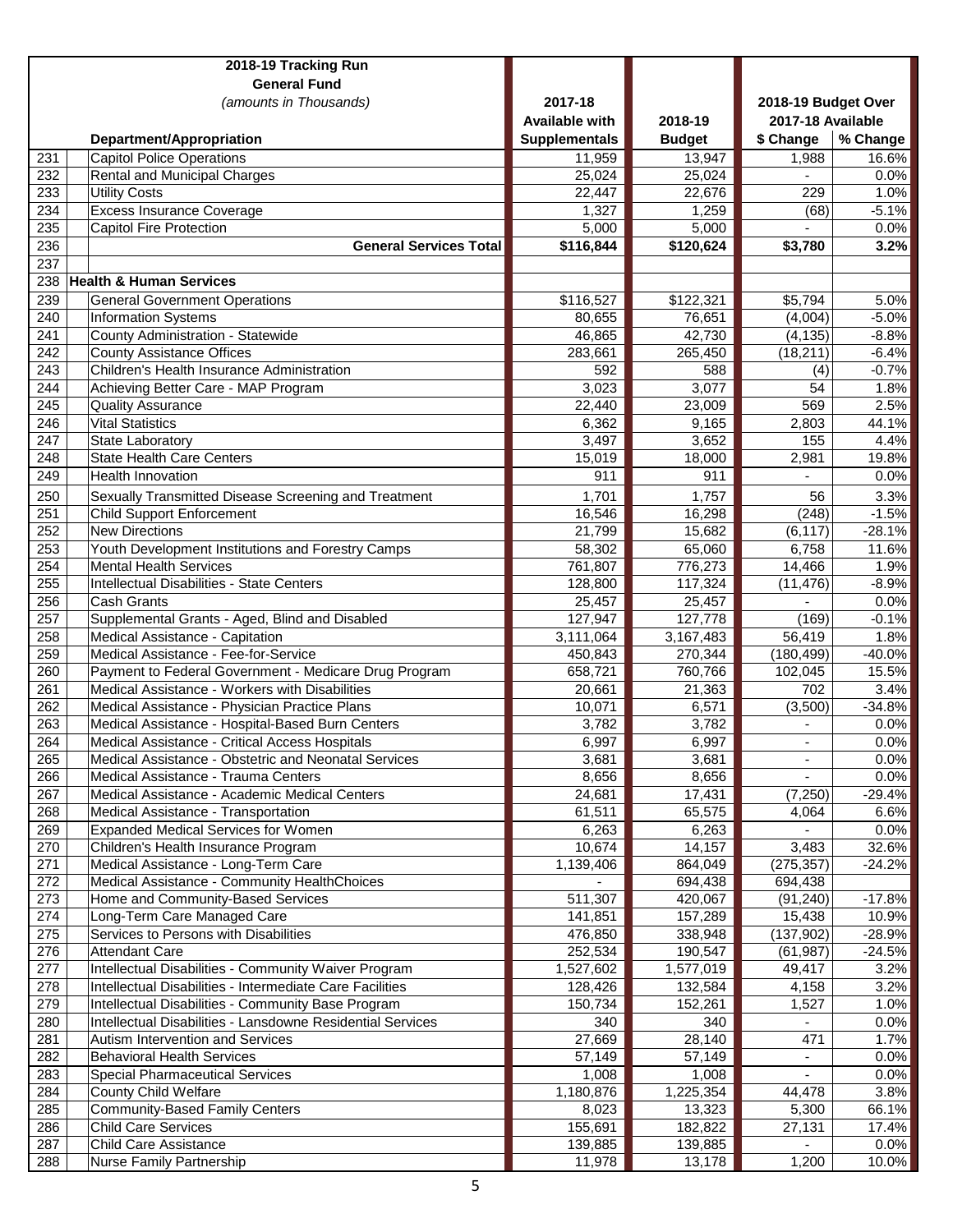|                  | 2018-19 Tracking Run                                                                                                                        |                                 |                                            |                                |                        |
|------------------|---------------------------------------------------------------------------------------------------------------------------------------------|---------------------------------|--------------------------------------------|--------------------------------|------------------------|
|                  | <b>General Fund</b>                                                                                                                         | 2017-18                         |                                            |                                |                        |
|                  | (amounts in Thousands)                                                                                                                      |                                 |                                            | 2018-19 Budget Over            |                        |
|                  |                                                                                                                                             | <b>Available with</b>           | 2018-19                                    | 2017-18 Available<br>\$ Change | % Change               |
| 289              | Department/Appropriation<br>Early Intervention                                                                                              | <b>Supplementals</b><br>144,096 | <b>Budget</b><br>142,844                   | (1,252)                        | $-0.9%$                |
| 290              | <b>Domestic Violence</b>                                                                                                                    | 17,357                          | 17,357                                     |                                | 0.0%                   |
| 291              | <b>Rape Crisis</b>                                                                                                                          | 9,928                           | 9,928                                      |                                | 0.0%                   |
| 292              | <b>Breast Cancer Screening</b>                                                                                                              | 1,723                           | 1,723                                      | $\blacksquare$                 | 0.0%                   |
| 293              | Human Services Development Fund                                                                                                             | 13,460                          | 13,460                                     | ۰                              | 0.0%                   |
| 294              | <b>Legal Services</b>                                                                                                                       | 2,661                           | 2,661                                      |                                | 0.0%                   |
| 295              | <b>Homeless Assistance</b>                                                                                                                  | 18,496                          | 18,496                                     | $\blacksquare$                 | 0.0%                   |
| 296              | Diabetes Programs                                                                                                                           | 100                             | $\overline{a}$                             | (100)                          | $-100.0%$              |
| 297              | AIDS Programs and Special Pharmaceutical Services                                                                                           | 17,436                          | 12,436                                     | (5,000)                        | $-28.7%$               |
| 298              | Maternal and Child Health Services                                                                                                          | 1,289                           | 1,365                                      | 76                             | 5.9%                   |
| 299              | <b>Regional Cancer Institutes</b>                                                                                                           | 600                             | $\overline{a}$                             | (600)                          | $-100.0%$              |
| 300              | Newborn Screening                                                                                                                           | 6,834                           | 6,464                                      | (370)                          | $-5.4%$                |
| 301              | <b>Community-Based Health Care Subsidy</b>                                                                                                  | 2,125                           | 2,125                                      |                                | 0.0%                   |
| 302              | <b>Cancer Screening Services</b>                                                                                                            | 2,563                           | 2,563                                      | $\overline{\phantom{m}}$       | 0.0%                   |
| 303              | <b>School District Health Services</b>                                                                                                      | 36,620                          | 36,620                                     | $\overline{a}$                 | 0.0%                   |
| 304              | <b>Local Health Departments</b>                                                                                                             | 25,421                          | 25,421                                     | $\overline{\phantom{a}}$       | 0.0%                   |
| 305              | Local Health - Environmental                                                                                                                | 2,389                           | 2,389                                      | $\overline{\phantom{a}}$       | 0.0%                   |
| 306              | <b>Tuberculosis Screening and Treatment</b>                                                                                                 | 876                             | 913                                        | 37                             | 4.2%                   |
| 307              | <b>Renal Dialysis</b>                                                                                                                       | 6,900                           | 6,900                                      |                                | 0.0%                   |
| 308              | Services for Children with Special Needs                                                                                                    | 1,728                           | 1,728                                      |                                | 0.0%                   |
| 309              | Adult Cystic Fibrosis & Other Chronic Respiratory Illnesses                                                                                 | 750                             |                                            | (750)                          | $-100.0%$              |
| 310              | Cooley's Anemia                                                                                                                             | 100                             |                                            | (100)                          | $-100.0%$              |
| 311              | Hemophilia                                                                                                                                  | 959                             | ÷,                                         | (959)                          | $-100.0%$              |
| 312              | Lupus                                                                                                                                       | 100                             | $\blacksquare$                             | (100)                          | $-100.0%$              |
| 313              | <b>Sickle Cell</b>                                                                                                                          | 1,260                           | $\blacksquare$                             | (1,260)                        | $-100.0%$              |
| 314<br>315       | Regional Poison Control Centers<br><b>Trauma Prevention</b>                                                                                 | 700                             | $\overline{\phantom{a}}$                   | (700)                          | $-100.0%$              |
| 316              |                                                                                                                                             | 460<br>550                      | $\overline{\phantom{a}}$                   | (460)                          | $-100.0%$              |
| $\overline{317}$ | <b>Epilepsy Support Services</b><br><b>Bio-Technology Research</b>                                                                          | 5,425                           | $\blacksquare$                             | (550)<br>(5, 425)              | $-100.0%$<br>$-100.0%$ |
| 318              | Tourette's Syndrome                                                                                                                         | 150                             | $\overline{\phantom{a}}$<br>$\blacksquare$ | (150)                          | $-100.0%$              |
| 319              | Amyotrophic Lateral Sclerosis Support Services                                                                                              | 500                             |                                            | (500)                          | $-100.0%$              |
| 320              | Health Program Assistance and Services <sup>(a)</sup>                                                                                       | 5,000                           | 2,599                                      | (2, 401)                       | $-48.0%$               |
| 321              | Services for the Visually Impaired                                                                                                          | 2,584                           | 2,584                                      |                                | 0.0%                   |
| 322              | <b>Health &amp; Human Services Total</b>                                                                                                    | \$12,341,985                    | \$12,563,229                               | \$221,244                      | 1.8%                   |
| 323              | 2018-19 includes Adult Cystic Fibrosis and Other Chronic Respiratory Illnesses, Cooley's Anemia, Hemophilia, and Sickle Cell appropriations |                                 |                                            |                                |                        |
| 324              |                                                                                                                                             |                                 |                                            |                                |                        |
| 325              | <b>Drug and Alcohol Programs</b>                                                                                                            |                                 |                                            |                                |                        |
| 326              | <b>General Government Operations</b>                                                                                                        | \$1,495                         | \$1,769                                    | \$274                          | 18.3%                  |
| 327              | Assistance to Drug and Alcohol Programs                                                                                                     | 44,732                          | 44,732                                     |                                | 0.0%                   |
| 328              | <b>Drug and Alcohol Programs Total</b>                                                                                                      | \$46,227                        | \$46,501                                   | \$274                          | 0.6%                   |
| 329              |                                                                                                                                             |                                 |                                            |                                |                        |
| 330              | Insurance                                                                                                                                   |                                 |                                            |                                |                        |
| 331              | <b>USTIF Loan Repayment</b>                                                                                                                 | \$0                             | $\overline{$7,000}$                        | \$7,000                        |                        |
| 332              | <b>Insurance Total</b>                                                                                                                      | \$0                             | \$7,000                                    | \$7,000                        |                        |
| 333              |                                                                                                                                             |                                 |                                            |                                |                        |
| 334              | <b>Labor and Industry</b>                                                                                                                   |                                 |                                            |                                |                        |
| 335              | <b>General Government Operations</b>                                                                                                        | \$12,981                        | \$13,401                                   | \$420                          | 3.2%                   |
| 336              | Occupational and Industrial Safety                                                                                                          | 4,893                           | 5,054                                      | 161                            | 3.3%                   |
| 337              | Occupational Disease Payments                                                                                                               | 413                             | 362                                        | (51)                           | $-12.3%$               |
| 338              | Transfer to Vocational Rehabilitation Fund                                                                                                  | 44,889                          | 45,626                                     | 737                            | 1.6%                   |
| 339              | <b>Supported Employment</b>                                                                                                                 | 397                             | 397                                        |                                | 0.0%                   |
| 340              | Centers for Independent Living                                                                                                              | 1,912                           | 1,912                                      |                                | 0.0%                   |
| $\overline{341}$ | <b>Workers' Compensation Payments</b>                                                                                                       | 480                             | 433                                        | (47)                           | $-9.8%$                |
| 342              | New Choices / New Options                                                                                                                   | 500                             |                                            | (500)                          | $-100.0%$              |
| 343              | <b>Assistive Technology Devices</b>                                                                                                         | 400                             | 400                                        |                                | 0.0%                   |
| 344              | Assistive Technology Demonstration and Training                                                                                             | 400                             | 400                                        |                                | 0.0%                   |
| 345              | Apprenticeship Training                                                                                                                     |                                 | 7,000                                      | 7,000                          |                        |
| 346              | <b>Industry Partnerships</b>                                                                                                                | 1,813                           | 4,813                                      | 3,000                          | 165.5%                 |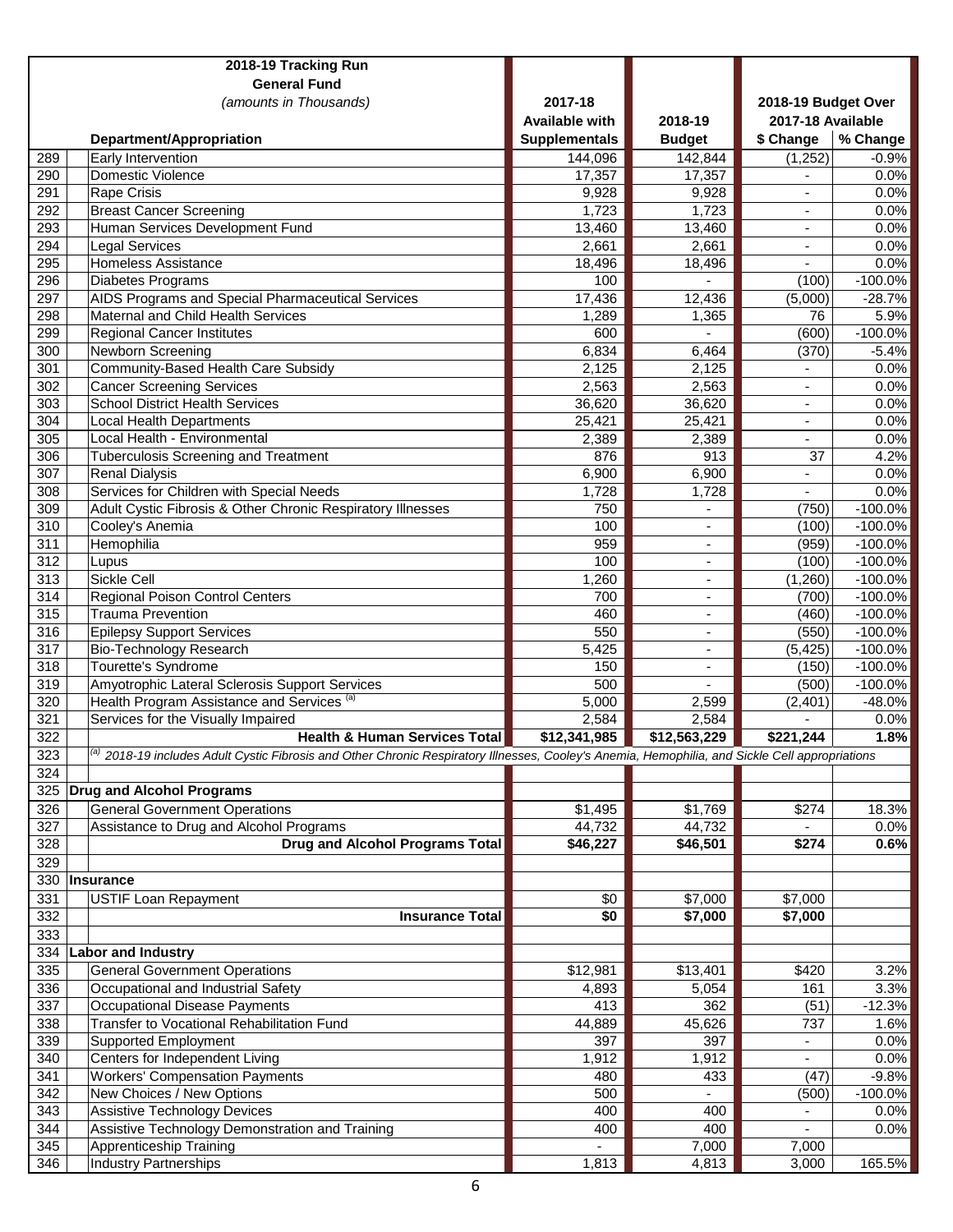|                  |       | 2018-19 Tracking Run                                              |                           |                      |                                          |                    |
|------------------|-------|-------------------------------------------------------------------|---------------------------|----------------------|------------------------------------------|--------------------|
|                  |       | <b>General Fund</b>                                               |                           |                      |                                          |                    |
|                  |       | (amounts in Thousands)                                            | 2017-18<br>Available with | 2018-19              | 2018-19 Budget Over<br>2017-18 Available |                    |
|                  |       | Department/Appropriation                                          | <b>Supplementals</b>      | <b>Budget</b>        | \$ Change                                | % Change           |
| 347              |       | <b>Labor and Industry Total</b>                                   | \$69,078                  | \$79,798             | \$10,720                                 | 15.5%              |
| 348              |       |                                                                   |                           |                      |                                          |                    |
| 349              |       | <b>Military and Veterans Affairs</b>                              |                           |                      |                                          |                    |
| 350              |       | <b>General Government Operations</b>                              | \$23,198                  | \$28,129             | \$4,931                                  | 21.3%              |
| 351              |       | Supplemental Life Insurance Premiums                              | 164                       | 164                  |                                          | 0.0%               |
| 352              |       | <b>Burial Detail Honor Guard</b>                                  | 99                        | 99                   |                                          | 0.0%               |
| 353              |       | American Battle Monuments                                         | 50                        | 50                   |                                          | 0.0%               |
| 354              |       | Armory Maintenance and Repair                                     | 160                       | 160                  | ٠                                        | 0.0%               |
| 355              |       | Special State Duty                                                | 35                        | 35                   | $\overline{\phantom{a}}$                 | 0.0%               |
| 356              |       | <b>Veterans Homes</b>                                             | 98,401                    | 104,878              | 6,477                                    | 6.6%               |
| 357              |       | Behavioral Health Support for Veterans                            | 750                       |                      | (750)                                    | $-100.0%$          |
| 358              |       | <b>Education of Veterans Children</b>                             | 120                       | 120                  |                                          | 0.0%               |
| 359              |       | Transfer to Educational Assistance Program Fund                   | 12,500                    | 13,000               | 500                                      | 4.0%               |
| 360              |       | <b>Blind Veterans Pension</b>                                     | 222                       | $\overline{222}$     |                                          | 0.0%               |
| 361              |       | Amputee and Paralyzed Veterans Pension                            | 3,714                     | 3,714                |                                          | 0.0%               |
| 362              |       | National Guard Pension                                            | 5                         | 5                    |                                          | 0.0%               |
| 363              |       | Civil Air Patrol                                                  | 100                       | $\overline{a}$       | (100)                                    | $-100.0%$          |
| 364              |       | Disabled American Veterans Transportation                         | 336                       | 336                  |                                          | 0.0%               |
| 365              |       | <b>Veterans Outreach Services</b>                                 | 2,332                     | 2,832                | 500                                      | 21.4%              |
| 366              |       | <b>Military and Veterans Affairs Total</b>                        | \$142,186                 | \$153,744            | \$11,558                                 | 8.1%               |
| 367              |       |                                                                   |                           |                      |                                          |                    |
| 368              |       | Revenue                                                           |                           |                      |                                          |                    |
| 369              |       | <b>General Government Operations</b>                              | \$138,996                 | \$144,416            | \$5,420                                  | 3.9%               |
| 370              |       | Commissions - Inheritance & Realty Transfer Taxes (EA)            | 9,040                     | 8,223                | (817)                                    | $-9.0%$            |
| 371<br>372       |       | Technology and Process Modernization                              | 5,000                     | 4,700                | (300)                                    | $-6.0%$            |
| 373              |       | Distribution of Public Utility Realty Tax<br><b>Revenue Total</b> | 30,576<br>\$183,612       | 28,959<br>\$186,298  | (1,617)<br>\$2,686                       | $-5.3%$<br>1.5%    |
| $\overline{374}$ |       |                                                                   |                           |                      |                                          |                    |
|                  |       |                                                                   |                           |                      |                                          |                    |
|                  |       |                                                                   |                           |                      |                                          |                    |
| 375              | State |                                                                   |                           |                      |                                          |                    |
| 376              |       | <b>General Government Operations</b>                              | \$3,694                   | \$3,880              | \$186                                    | 5.0%               |
| 377              |       | Statewide Uniform Registry of Electors                            | 4,107                     | 4,107                |                                          | 0.0%               |
| 378              |       | Voter Registration and Education                                  | 486                       | 482                  | (4)                                      | $-0.8%$            |
| 379              |       | <b>Publishing Constitutional Amendments (EA)</b>                  | 1,275                     | 1,275                |                                          | 0.0%               |
| 380              |       | Lobbying Disclosure                                               | 288                       | 235                  | (53)                                     | $-18.4%$           |
| 381              |       | Voting of Citizens in Military Service                            | 20                        | 20                   |                                          | 0.0%               |
| 382              |       | County Election Expenses (EA)<br><b>State Total</b>               | 400                       | 400                  |                                          | 0.0%               |
| 383              |       |                                                                   | \$10,270                  | \$10,399             | \$129                                    | 1.3%               |
| 384              |       |                                                                   |                           |                      |                                          |                    |
| 385              |       | <b>Transportation</b>                                             |                           |                      |                                          |                    |
| 386<br>387       |       | <b>Vehicle Sales Tax Collections</b><br>Voter Registration        | \$1,095<br>530            | \$1,093<br>525       | (\$2)                                    | $-0.2%$            |
| 388              |       | <b>Transportation Total</b>                                       | \$1,625                   |                      | (5)                                      | $-0.9%$<br>$-0.4%$ |
| 389              |       |                                                                   |                           | $\overline{\$1,618}$ | (\$7)                                    |                    |
|                  |       | 390 State Police                                                  |                           |                      |                                          |                    |
| 391              |       | <b>General Government Operations</b>                              | \$229,153                 | \$236,621            | \$7,468                                  | 3.3%               |
| 392              |       | Law Enforcement Information Technology                            | 6,899                     | 6,899                |                                          | 0.0%               |
| 393              |       | Statewide Public Safety Radio System                              | 12,981                    | 13,332               | 351                                      | 2.7%               |
| 394              |       | <b>Municipal Police Training</b>                                  | 1,828                     | 1,838                | 10                                       | 0.5%               |
| 395              |       | Automated Fingerprint Identification System                       | 885                       | 885                  |                                          | 0.0%               |
| 396              |       | <b>Gun Checks</b>                                                 |                           | 932                  | 932                                      |                    |
| 397              |       | <b>State Police Total</b>                                         | \$251,746                 | \$260,507            | \$8,761                                  | 3.5%               |
| 398              |       |                                                                   |                           |                      |                                          |                    |
| 399              |       | <b>Civil Service Commission</b>                                   |                           |                      |                                          |                    |
| 400              |       | <b>General Government Operations</b>                              | \$1                       | \$1                  | \$0                                      | 0.0%               |
| 401              |       | <b>Civil Service Commission Total</b>                             | \$1                       | \$1                  | \$0                                      | 0.0%               |
| 402              |       | 403 Emergency Management Agency                                   |                           |                      |                                          |                    |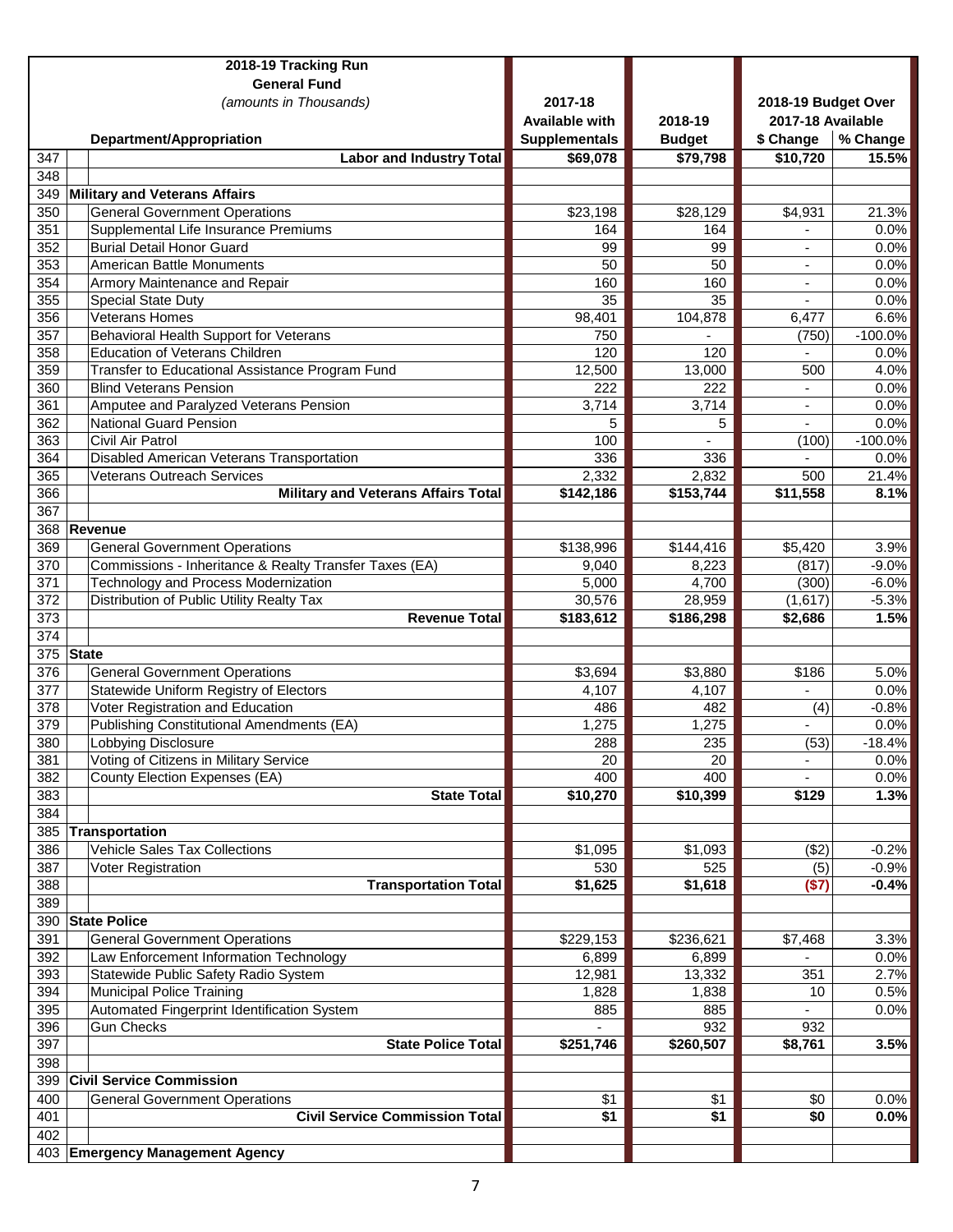|            | 2018-19 Tracking Run                                                     |                       |                  |                          |                        |
|------------|--------------------------------------------------------------------------|-----------------------|------------------|--------------------------|------------------------|
|            | <b>General Fund</b>                                                      |                       |                  |                          |                        |
|            | (amounts in Thousands)                                                   | 2017-18               |                  | 2018-19 Budget Over      |                        |
|            |                                                                          | <b>Available with</b> | 2018-19          | 2017-18 Available        |                        |
|            | Department/Appropriation                                                 | <b>Supplementals</b>  | <b>Budget</b>    | \$ Change                | % Change               |
| 404        | <b>General Government Operations</b>                                     | \$10,788              | \$13,182         | \$2,394                  | 22.2%                  |
| 405<br>406 | <b>State Fire Commissioner</b>                                           | 2,456                 | 2,549            | 93                       | 3.8%                   |
| 407        | <b>Emergency Management Assistance Compact</b><br><b>Disaster Relief</b> | 15,000<br>2,200       |                  | (15,000)<br>(2, 200)     | $-100.0%$<br>$-100.0%$ |
| 408        | Search and Rescue                                                        | 250                   | $\blacksquare$   | (250)                    | $-100.0%$              |
| 409        | <b>Firefighters Memorial Flags</b>                                       | 10                    | 10               |                          | 0.0%                   |
| 410        | Red Cross Extended Care Program                                          | 150                   | 150              |                          | 0.0%                   |
| 411        | <b>Emergency Management Agency Total</b>                                 | \$30,854              | \$15,891         | (\$14,963)               | $-48.5%$               |
| 412        |                                                                          |                       |                  |                          |                        |
| 413        | <b>Historical and Museum Commission</b>                                  |                       |                  |                          |                        |
| 414        | <b>General Government Operations</b>                                     | \$18,633              | \$19,272         | \$639                    | 3.4%                   |
| 415        | <b>Cultural and Historical Support</b>                                   | 2,000                 | 2,000            |                          | 0.0%                   |
| 416        | <b>Historical and Museum Commission Total</b>                            | \$20,633              | \$21,272         | \$639                    | 3.1%                   |
| 417        |                                                                          |                       |                  |                          |                        |
| 418        | <b>Environmental Hearing Board</b>                                       |                       |                  |                          |                        |
| 419        | <b>Environmental Hearing Board</b>                                       | \$2,354               | \$2,481          | \$127                    | 5.4%                   |
| 420        | <b>Environmental Hearing Board Total</b>                                 | \$2,354               | \$2,481          | \$127                    | $\overline{5.4\%}$     |
| 421        |                                                                          |                       |                  |                          |                        |
| 422        | <b>Health Care Cost Containment Council</b>                              |                       |                  |                          |                        |
| 423        | Health Care Cost Containment Council                                     | \$2,752               | \$3,355          | \$603                    | 21.9%                  |
| 424        | <b>Health Care Cost Containment Council Total</b>                        | \$2,752               | \$3,355          | \$603                    | 21.9%                  |
| 425        |                                                                          |                       |                  |                          |                        |
| 426        | <b>Ethics Commission</b>                                                 |                       |                  |                          |                        |
| 427        | <b>State Ethics Commission</b>                                           | \$2,645               | \$2,667          | \$22                     | 0.8%                   |
| 428        | <b>State Ethics Commission Total</b>                                     | \$2,645               | \$2,667          | \$22                     | 0.8%                   |
| 429        |                                                                          |                       |                  |                          |                        |
| 430        | Judiciary                                                                |                       |                  |                          |                        |
| 431        | <b>Supreme Court</b>                                                     |                       |                  |                          |                        |
| 432        | Supreme Court                                                            | \$17,150              | \$17,150         | \$0                      | 0.0%                   |
| 433        | <b>Justice Expenses</b>                                                  | 118                   | 118              |                          | 0.0%                   |
| 434        | <b>Judicial Center Operations</b>                                        | 814                   | 814              |                          | 0.0%                   |
| 435        | <b>Judicial Council</b>                                                  | 141                   | 141              |                          | 0.0%                   |
| 436        | <b>District Court Administrators</b>                                     | 19,657                | 19,657           | $\overline{\phantom{a}}$ | 0.0%                   |
| 437        | Interbranch Commission                                                   | $\overline{350}$      | $\overline{350}$ |                          | $0.0\%$                |
| 438        | <b>Court Management Education</b>                                        | 73                    | 73               |                          | 0.0%                   |
| 439        | <b>Rules Committees</b>                                                  | 1,595                 | 1,595            |                          | 0.0%                   |
| 440        | Office of Elder Justice in the Courts                                    | 496                   | 496              | $\overline{\phantom{a}}$ | 0.0%                   |
| 441        | <b>Court Administrator</b>                                               | 11,577                | 11,577           | $\overline{\phantom{a}}$ | 0.0%                   |
| 442        | Integrated Criminal Justice System                                       | 2,372                 | 2,372            | ۰                        | 0.0%                   |
| 443        | Unified Judicial System Security                                         | 2,002                 | 2,002            |                          | 0.0%                   |
| 444        | <b>Subtotal</b>                                                          | \$56,345              | \$56,345         | \$0                      | 0.0%                   |
| 445        | <b>Superior Court</b>                                                    |                       |                  |                          |                        |
| 446        | <b>Superior Court</b>                                                    | \$32,377              | \$32,377         | \$0                      | 0.0%                   |
| 447        | Judges Expenses                                                          | 183                   | 183              |                          | 0.0%                   |
| 448        | <b>Subtotal</b>                                                          | \$32,560              | \$32,560         | \$0                      | 0.0%                   |
| 449        | <b>Commonwealth Court</b>                                                |                       |                  |                          |                        |
| 450        | <b>Commonwealth Court</b>                                                | \$21,192              | \$21,192         | \$0                      | 0.0%                   |
| 451        | Judges Expenses                                                          | 132                   | 132              |                          | 0.0%                   |
| 452        | <b>Subtotal</b>                                                          | \$21,324              | \$21,324         | \$0                      | 0.0%                   |
| 453        | <b>Courts of Common Pleas</b>                                            |                       |                  |                          |                        |
| 454        | Courts of Common Pleas                                                   | \$117,739             | \$117,739        | \$0                      | 0.0%                   |
| 455        | Senior Judges                                                            | 4,004                 | 4,004            | ۰                        | 0.0%                   |
| 456        | Judicial Education                                                       | 1,247                 | 1,247            | $\overline{\phantom{a}}$ | 0.0%                   |
| 457        | <b>Ethics Committee</b>                                                  | 62                    | 62               | $\overline{\phantom{a}}$ | $\overline{0.0\%}$     |
| 458        | Problem-Solving Courts                                                   | 1,103                 | 1,103            |                          | 0.0%                   |
| 459        | <b>Subtotal</b>                                                          | \$124,155             | \$124,155        | \$0                      | 0.0%                   |
| 460        | <b>Magisterial District Justices</b>                                     |                       |                  |                          |                        |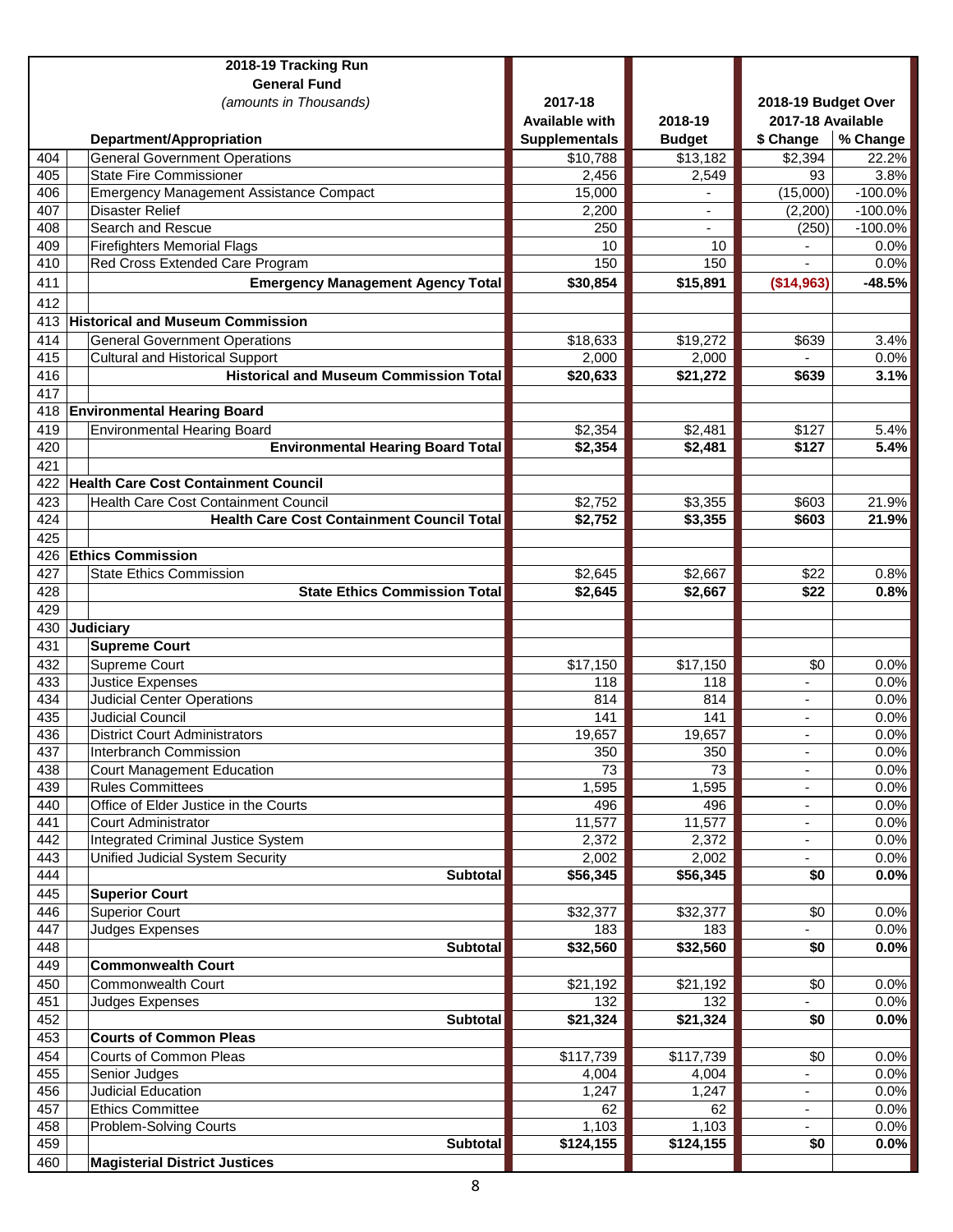|            | 2018-19 Tracking Run                                          |                       |                |                          |              |
|------------|---------------------------------------------------------------|-----------------------|----------------|--------------------------|--------------|
|            | <b>General Fund</b>                                           |                       |                |                          |              |
|            | (amounts in Thousands)                                        | 2017-18               |                | 2018-19 Budget Over      |              |
|            |                                                               | <b>Available with</b> | 2018-19        | 2017-18 Available        |              |
|            | Department/Appropriation                                      | <b>Supplementals</b>  | <b>Budget</b>  | \$ Change                | % Change     |
| 461        | <b>Magisterial District Judges</b>                            | \$82,802              | \$82,802       | \$0                      | $0.0\%$      |
| 462        | <b>Magisterial District Judge Education</b>                   | 744                   | 744            |                          | 0.0%         |
| 463        | <b>Subtotal</b>                                               | \$83,546              | \$83,546       | \$0                      | 0.0%         |
| 464        | <b>Philadelphia Courts</b>                                    |                       |                |                          |              |
| 465        | <b>Municipal Court</b>                                        | \$7,794               | \$7,794        | \$0                      | 0.0%         |
| 466        | <b>Subtotal</b><br><b>Judicial Conduct</b>                    | \$7,794               | \$7,794        | \$0                      | 0.0%         |
| 467        |                                                               |                       |                |                          |              |
| 468<br>469 | <b>Judicial Conduct Board</b><br>Court of Judicial Discipline | \$2,182<br>468        | \$2,182<br>468 | \$0<br>÷.                | 0.0%<br>0.0% |
| 470        | Subtotal                                                      | \$2,650               | \$2,650        | \$0                      | 0.0%         |
| 471        | <b>Reimbursement of County Costs</b>                          |                       |                |                          |              |
| 472        | Juror Cost Reimbursement                                      | \$1,118               | \$1,118        | \$0                      | 0.0%         |
| 473        | <b>County Court Reimbursement</b>                             | 23,136                | 23,136         | ۰                        | 0.0%         |
| 474        | Senior Judge Reimbursement                                    | 1,375                 | 1,375          |                          | 0.0%         |
| 475        | Court Interpreter County Grant                                | 1,500                 | 1,500          |                          | 0.0%         |
| 476        | Subtotal                                                      | \$27,129              | \$27,129       | \$0                      | 0.0%         |
| 477        | <b>Judiciary Total</b>                                        | \$355,503             | \$355,503      | \$0                      | 0.0%         |
| 478        |                                                               |                       |                |                          |              |
| 479        | Legislature                                                   |                       |                |                          |              |
| 480        | <b>Senate</b>                                                 |                       |                |                          |              |
| 481        | Senators' Salaries                                            | \$8,156               | \$8,156        | \$0                      | 0.0%         |
| 482        | Senate President - Expenses                                   | 343                   | 343            | $\blacksquare$           | 0.0%         |
| 483        | <b>Employees of Chief Clerk</b>                               | 2,847                 | 2,847          | $\overline{\phantom{a}}$ | 0.0%         |
| 484        | Salaried Officers and Employees                               | 12,873                | 12,873         | $\overline{\phantom{a}}$ | 0.0%         |
| 485        | <b>Incidental Expenses</b>                                    | 3,105                 | 3,105          |                          | 0.0%         |
| 486        | <b>Expenses - Senators</b>                                    | 1,341                 | 1,341          |                          | 0.0%         |
| 487        | Legislative Printing and Expenses                             | 7,200                 | 7,200          | $\overline{\phantom{a}}$ | 0.0%         |
| 488        | Committee on Appropriations (R) and (D)                       | 2,790                 | 2,790          |                          | 0.0%         |
| 489        | Caucus Operations (R) and (D)                                 | 74,961                | 74,961         |                          | 0.0%         |
| 490        | <b>Subtotal</b>                                               | \$113,616             | \$113,616      | \$0                      | 0.0%         |
| 491        | <b>House of Representatives</b>                               |                       |                |                          |              |
| 492        | Members' Salaries, Speaker's Extra Compensation               | \$28,493              | \$28,493       | \$0                      | 0.0%         |
| 493        | Caucus Operations (R) and (D)                                 | 121,375               | 121,375        | $\overline{\phantom{a}}$ | 0.0%         |
| 494        | Speaker's Office                                              | 1,810                 | 1,810          |                          | 0.0%         |
| 495        | Bi-Partisan Committee, Chief Clerk, Comptroller and EMS       | 14,834                | 14,834         |                          | 0.0%         |
| 496        | Mileage - Representatives, Officers and Employees             | 372                   | 372            |                          | 0.0%         |
| 497        | Chief Clerk and Legislative Journal                           | 4,993                 | 4,993          | $\overline{\phantom{a}}$ | 0.0%         |
| 498        | Contingent Expenses (R) and (D)                               | 709                   | 709            |                          | 0.0%         |
| 499<br>500 | <b>Incidental Expenses</b><br>Expenses - Representatives      | 5,069<br>4,251        | 5,069<br>4,251 |                          | 0.0%<br>0.0% |
| 501        | Legislative Printing and Expenses                             | 10,674                | 10,674         | $\overline{\phantom{a}}$ | 0.0%         |
| 502        | National Legislative Conference - Expenses                    | 511                   | 511            | $\overline{\phantom{a}}$ | 0.0%         |
| 503        | Committee on Appropriations (R)                               | 3,223                 | 3,223          | ٠                        | 0.0%         |
| 504        | Committee on Appropriations (D)                               | 3,223                 | 3,223          |                          | 0.0%         |
| 505        | Special Leadership Account (R)                                | 6,045                 | 6,045          |                          | 0.0%         |
| 506        | Special Leadership Account (D)                                | 6,045                 | 6,045          |                          | 0.0%         |
| 507        | <b>Subtotal</b>                                               | \$211,627             | \$211,627      | \$0                      | 0.0%         |
| 508        | <b>Legislature Total</b>                                      | \$325,243             | \$325,243      | \$0                      | 0.0%         |
| 509        |                                                               |                       |                |                          |              |
| 510        | <b>Government Support Agencies</b>                            |                       |                |                          |              |
| 511        | <b>Legislative Reference Bureau</b>                           |                       |                |                          |              |
| 512        | Legislative Reference Bureau - Salaries and Expenses          | \$9,011               | \$9,011        | \$0                      | 0.0%         |
| 513        | Printing of PA Bulletin and PA Code                           | 867                   | 867            | $\blacksquare$           | 0.0%         |
| 514        | <b>Subtotal</b>                                               | \$9,878               | \$9,878        | \$0                      | 0.0%         |
| 515        | <b>Legislative Miscellaneous and Commissions</b>              |                       |                |                          |              |
| 516        | Legislative Budget and Finance Committee                      | \$1,919               | \$1,919        | \$0                      | 0.0%         |
| 517        | Legislative Data Processing Center                            | 25,848                | 25,848         |                          | 0.0%         |